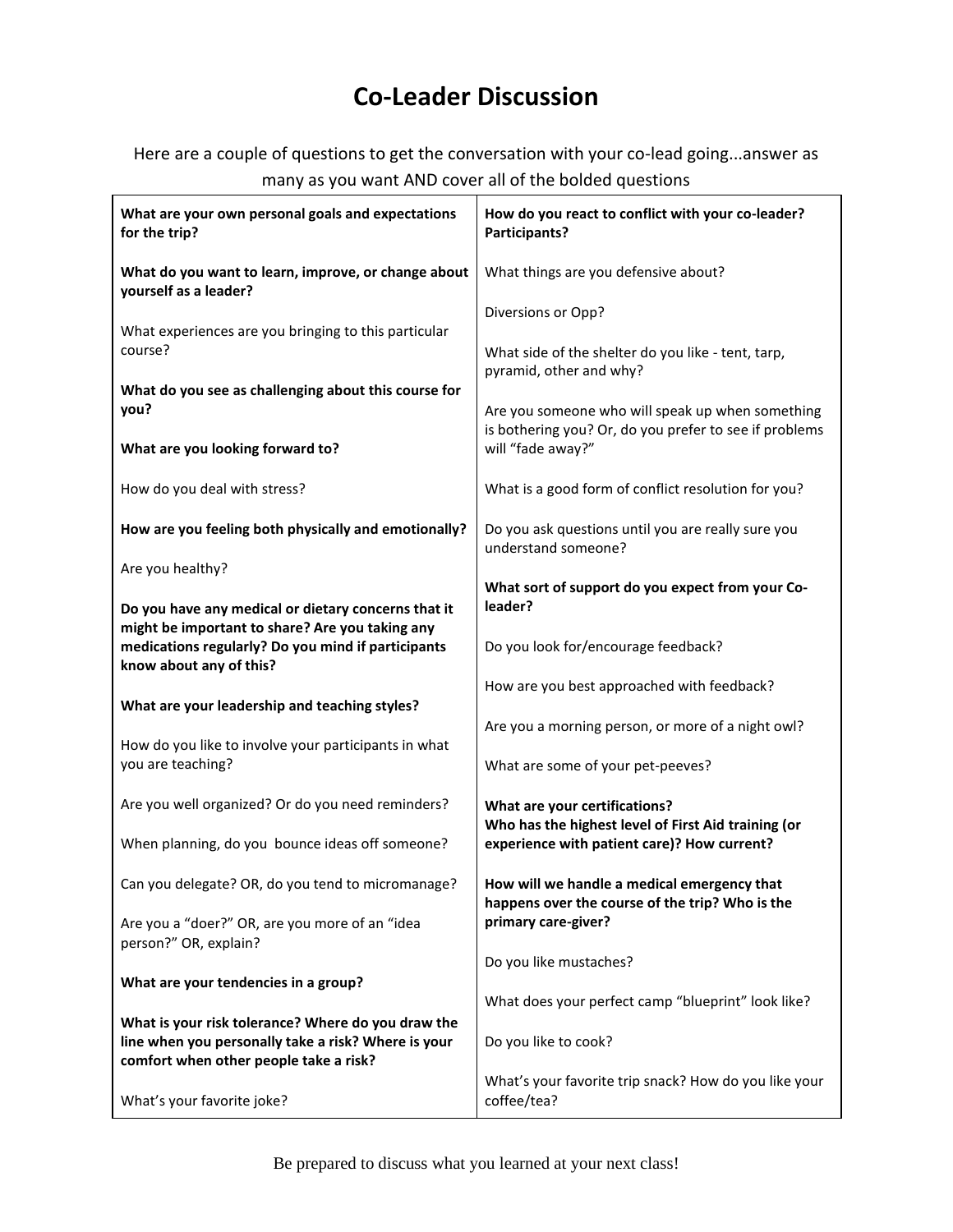

## Personal Pre-Brief (Do this and bring into Pre-brief meeting with coordinator)

Going into this trip:

Now… Meet and talk through this with your co-lead (over coffee/tea? dinner? in the sunshine?).